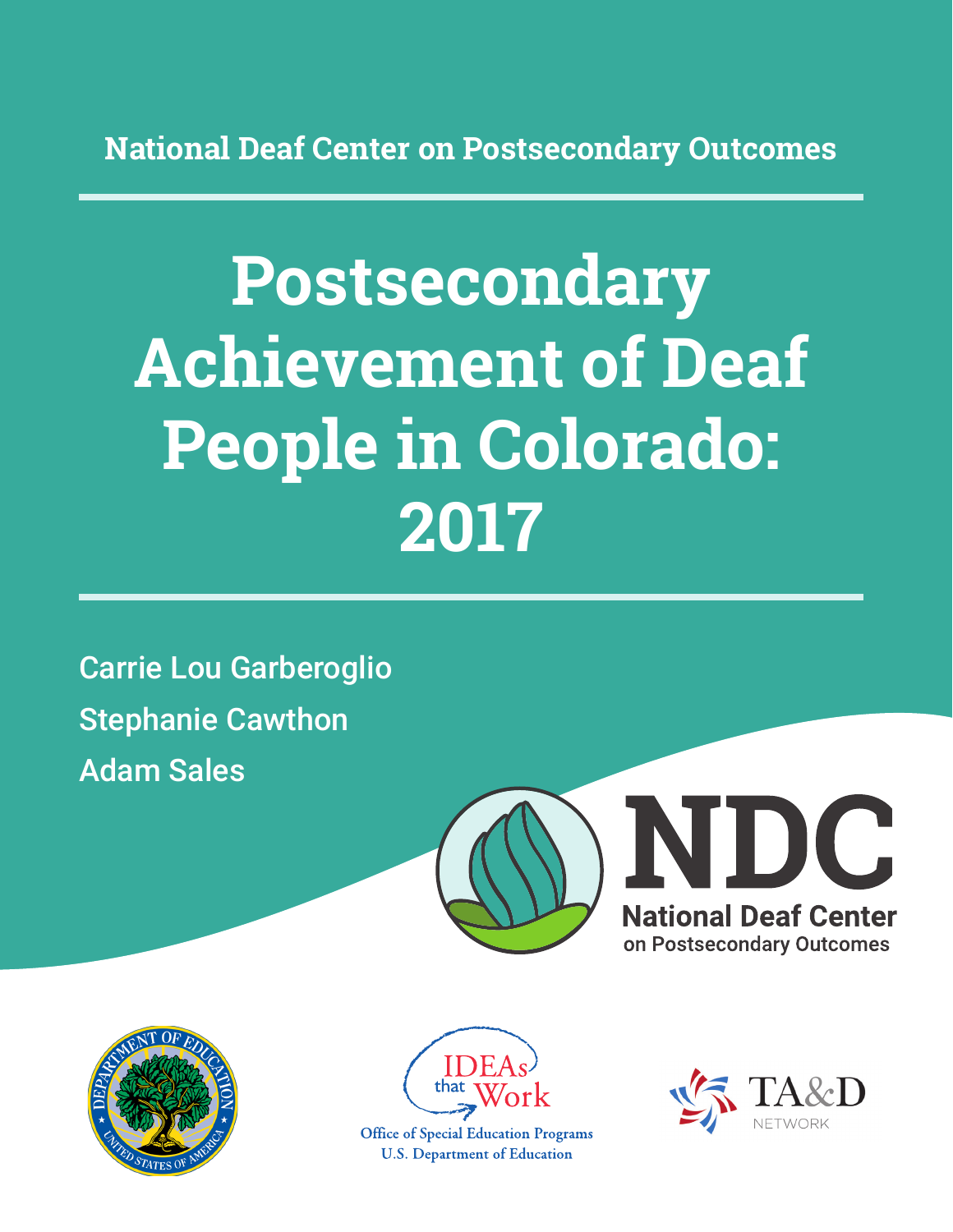This document was developed under a grant from the U.S. Department of Education, OSEP #HD326D160001. However, the contents do not necessarily represent the policy of the U.S. Department of Education, and you should not assume endorsement by the federal government.

2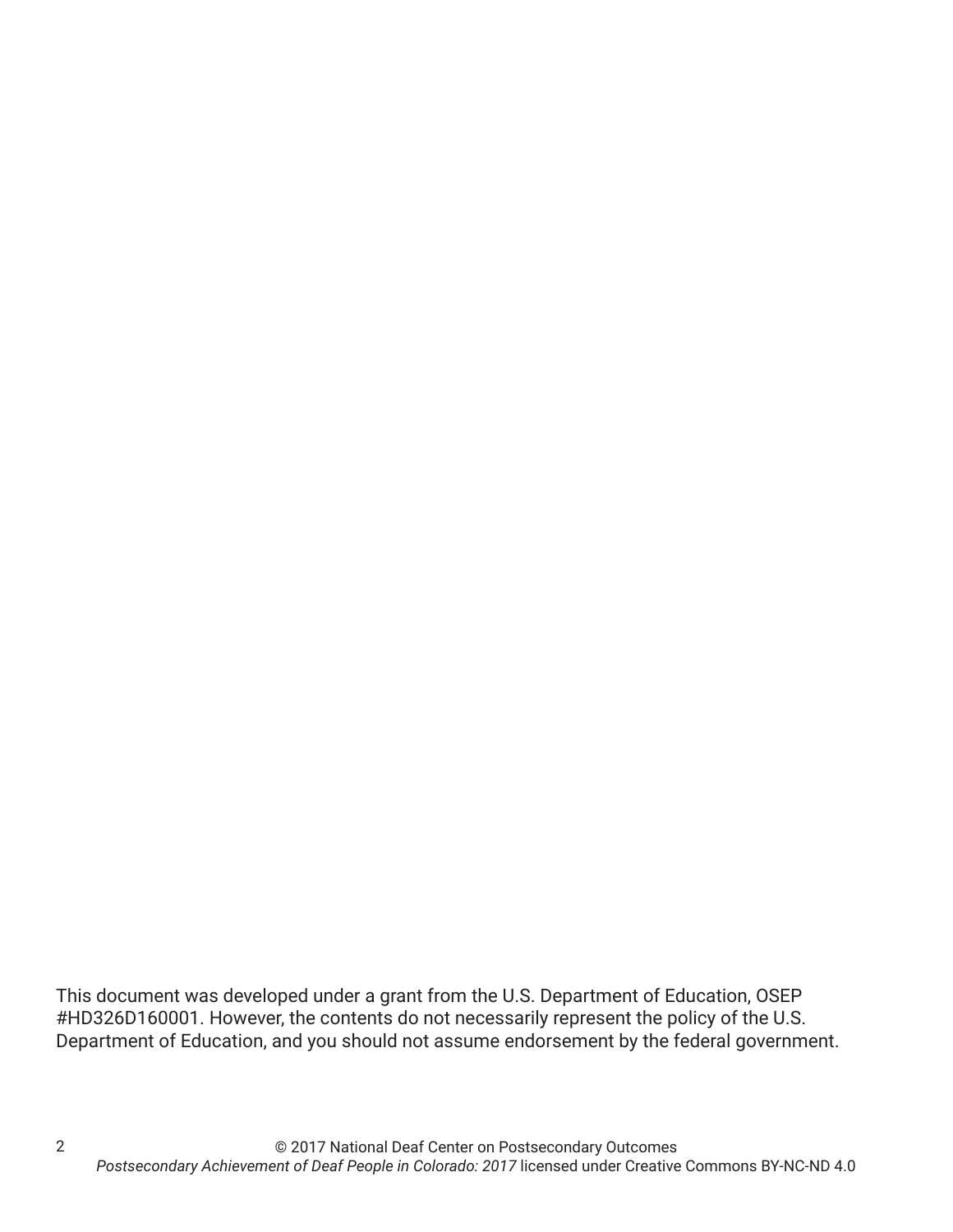Postsecondary experiences of deaf people vary widely across the nation. National reports about educational attainment and employment are available at nationaldeafcenter.org (Garberoglio, Cawthon, & Bond, 2016; Garberoglio, Cawthon, & Sales, 2017). This report provides current estimates of postsecondary achievement in Colorado. We used 5-year estimates of data from the American Community Survey (ACS), a national survey conducted by the U.S. Census Bureau, to generate the findings in this report. More information about this dataset and the analyses are shared in the Methods section at the end of this report.

# **EDUCATIONAL ATTAINMENT**

In the United States, deaf people attained lower levels of education than their hearing peers in 2015, according to national educational attainment data (Garberoglio et al., 2017). Educational attainment also varied across gender, race, and ethnicity.



In this report, we use the term *deaf* in an all-encompassing manner to include individuals who identify as Deaf, hard of hearing, hearing impaired, late deafened, and deafdisabled.

© 2017 National Deaf Center on Postsecondary Outcomes

*Postsecondary Achievement of Deaf People in Colorado: 2017* licensed under Creative Commons BY-NC-ND 4.0

**In Colorado,**

**2.4%**

**of 25–64 year**

**olds are deaf.**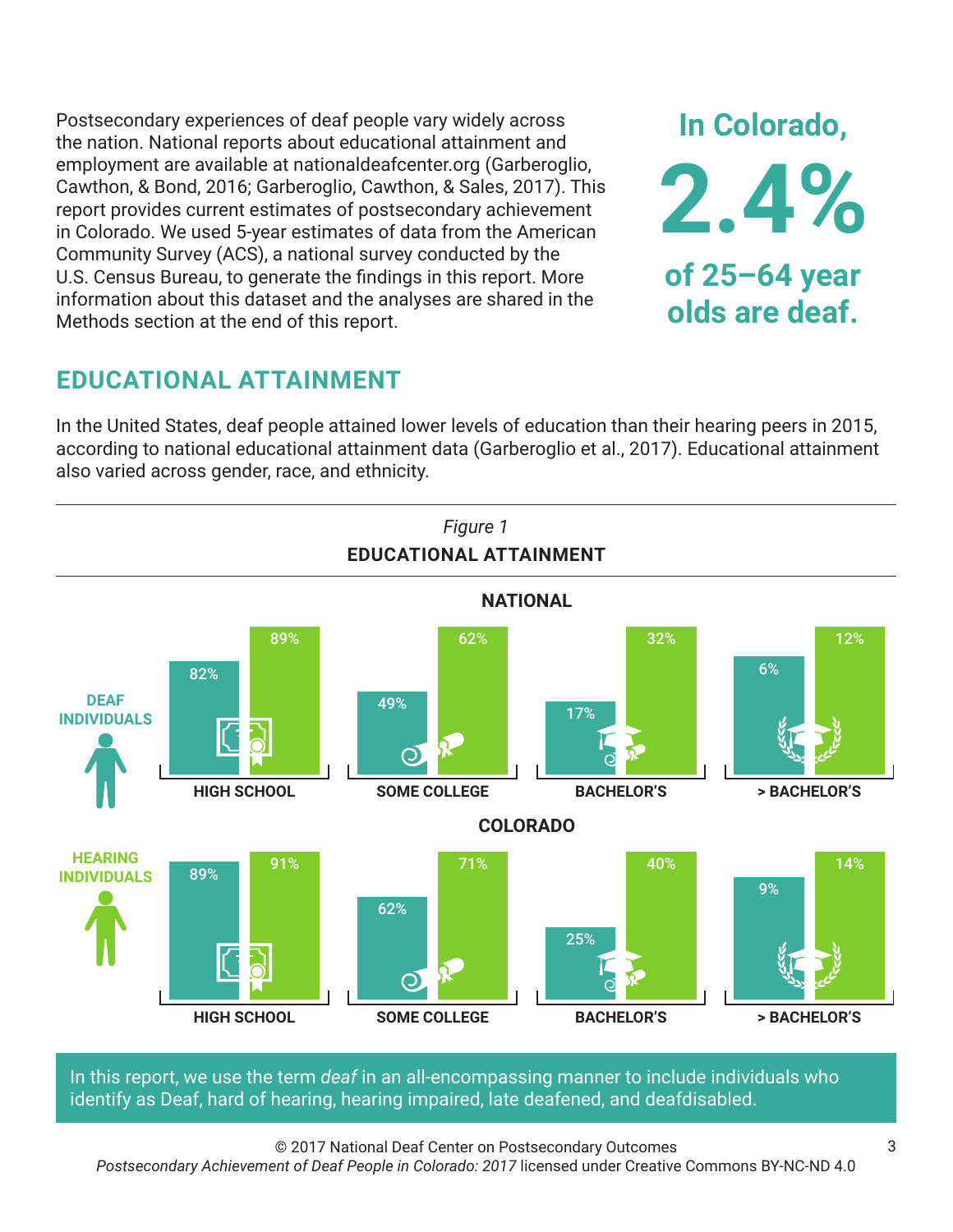#### *Figure 2*

#### **EDUCATIONAL ATTAINMENT IN COLORADO BY GENDER**



4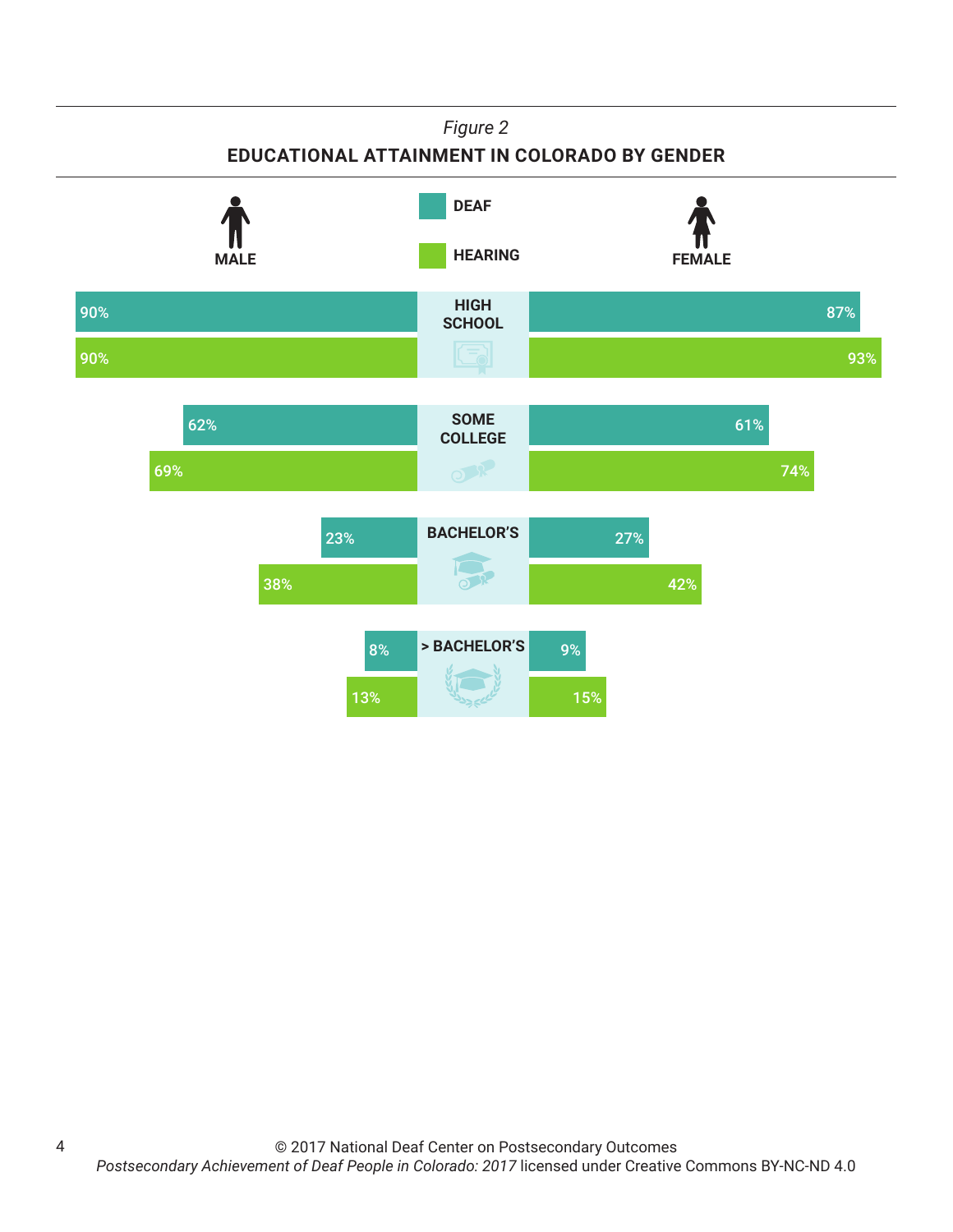*Figure 3*

**EDUCATIONAL ATTAINMENT IN COLORADO BY RACE AND ETHNICITY**



A large percentage of deaf individuals have additional disabilities, and each combination of which results in unique strengths and challenges. Educational attainment rates vary by type of disability. Across the nation, deaf individuals with any type of additional disability reported lower educational attainment levels.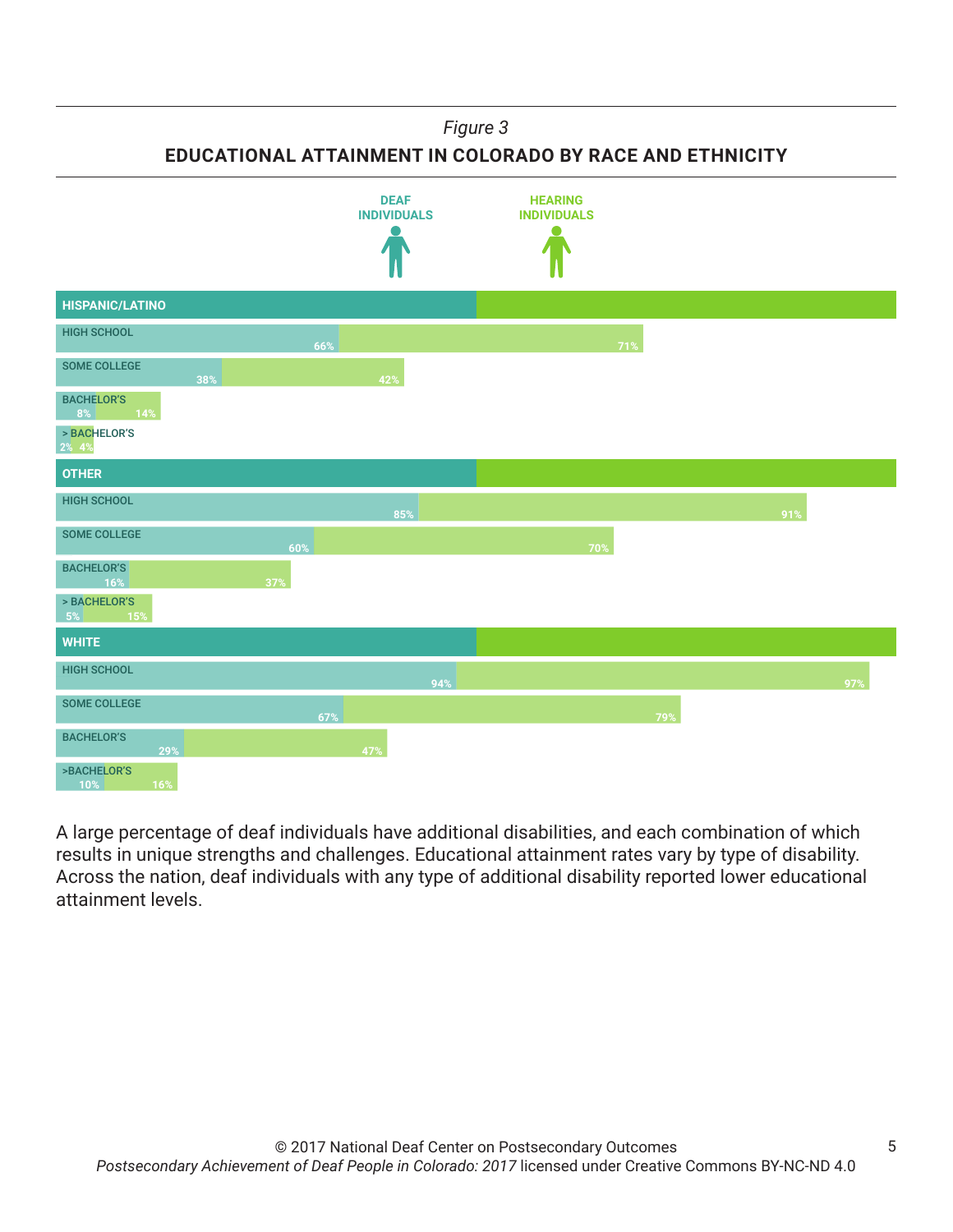## *Figure 4* **EDUCATIONAL ATTAINMENT BY DISABILITY**

|                                  | <b>HIGH</b><br><b>SCHOOL</b> | <b>SOME</b><br><b>COLLEGE</b> | <b>BACHELOR'S</b> | > BACHELOR'S |
|----------------------------------|------------------------------|-------------------------------|-------------------|--------------|
| DEAF + NO ADDITIONAL DISABILITY  | 91%                          | 66%                           | 29%               | 10%          |
| DEAF + ANY ADDITIONAL DISABILITY | 85%                          | 56%                           | 17%               | 6%           |
| <b>DEAFBLIND</b>                 | 81%                          | 48%                           | 14%               | 5%           |

# **EMPLOYMENT RATES**

6

National employment statistics show lower employment rates among deaf individuals. Almost half of deaf people are not in the labor force (Garberoglio, Cawthon, & Bond, 2016). Employment rates also vary by gender, race, and ethnicity.



© 2017 National Deaf Center on Postsecondary Outcomes

*Postsecondary Achievement of Deaf People in Colorado: 2017* licensed under Creative Commons BY-NC-ND 4.0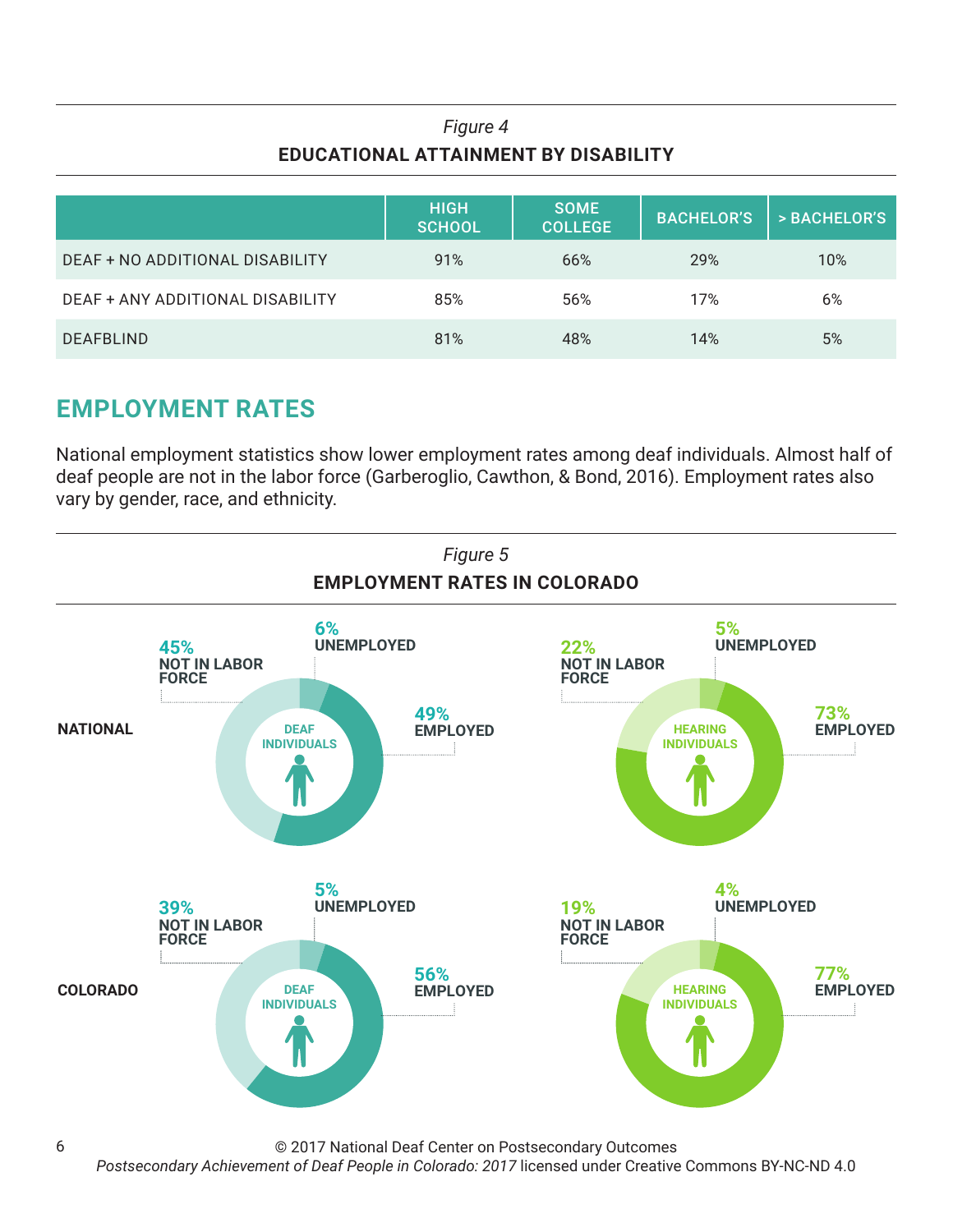

#### *Figure 7* **EMPLOYMENT RATES IN COLORADO BY RACE AND ETHNICITY**

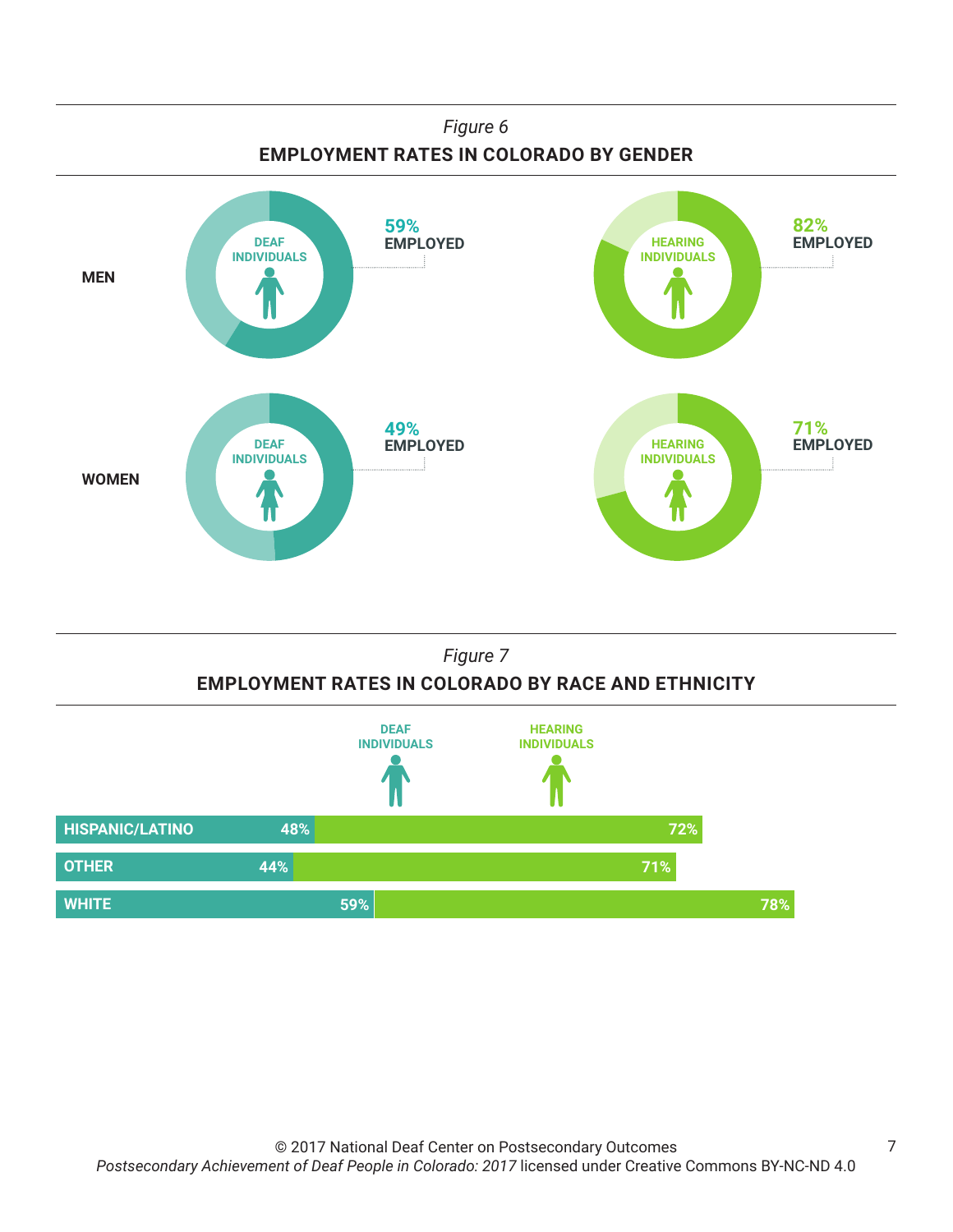## *Figure 8* **EMPLOYMENT RATES IN COLORADO BY DISABILITY**



# **SUPPLEMENTAL SECURITY INCOME**

Deaf individuals receive supplemental security income (SSI) benefits at different rates across the nation. 11.9% of deaf people ages 25–64 in the U.S. receive SSI benefits. In Colorado, 8.6% of deaf people receive SSI benefits.

# **EARNINGS**

National data show lower median earnings among deaf individuals who were employed full time. Earnings also vary across gender, race, ethnicity, and disability status.



© 2017 National Deaf Center on Postsecondary Outcomes

*Postsecondary Achievement of Deaf People in Colorado: 2017* licensed under Creative Commons BY-NC-ND 4.0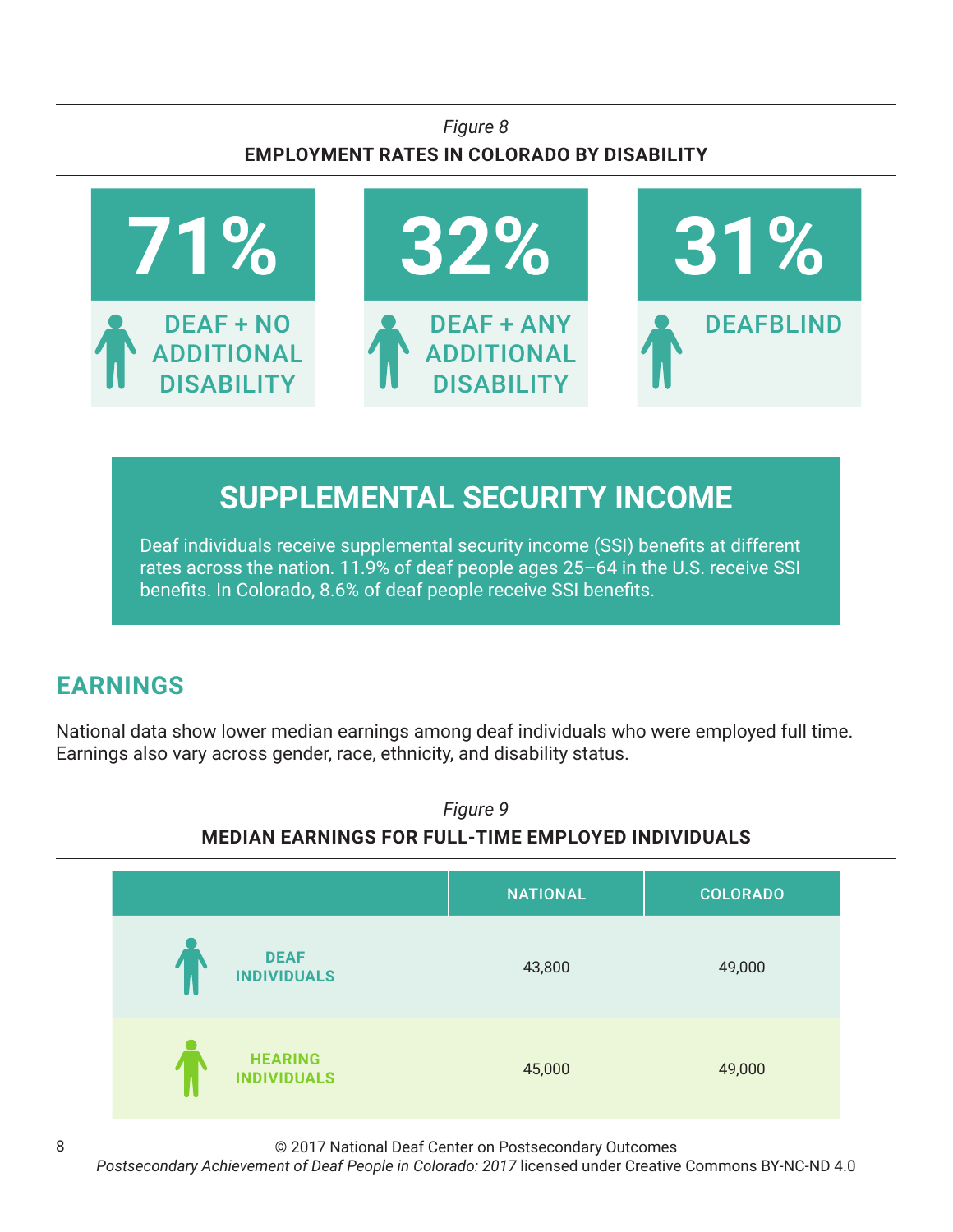*Figure 10*

**MEDIAN EARNINGS FOR FULL-TIME EMPLOYED INDIVIDUALS IN COLORADO BY GENDER**



*Figure 11*

**MEDIAN EARNINGS FOR FULL-TIME EMPLOYED INDIVIDUALS IN COLORADO BY RACE AND ETHNICITY**



*Figure 12*

**MEDIAN EARNINGS FOR FULL-TIME EMPLOYED INDIVIDUALS IN COLORADO BY DISABILITY**



© 2017 National Deaf Center on Postsecondary Outcomes *Postsecondary Achievement of Deaf People in Colorado: 2017* licensed under Creative Commons BY-NC-ND 4.0